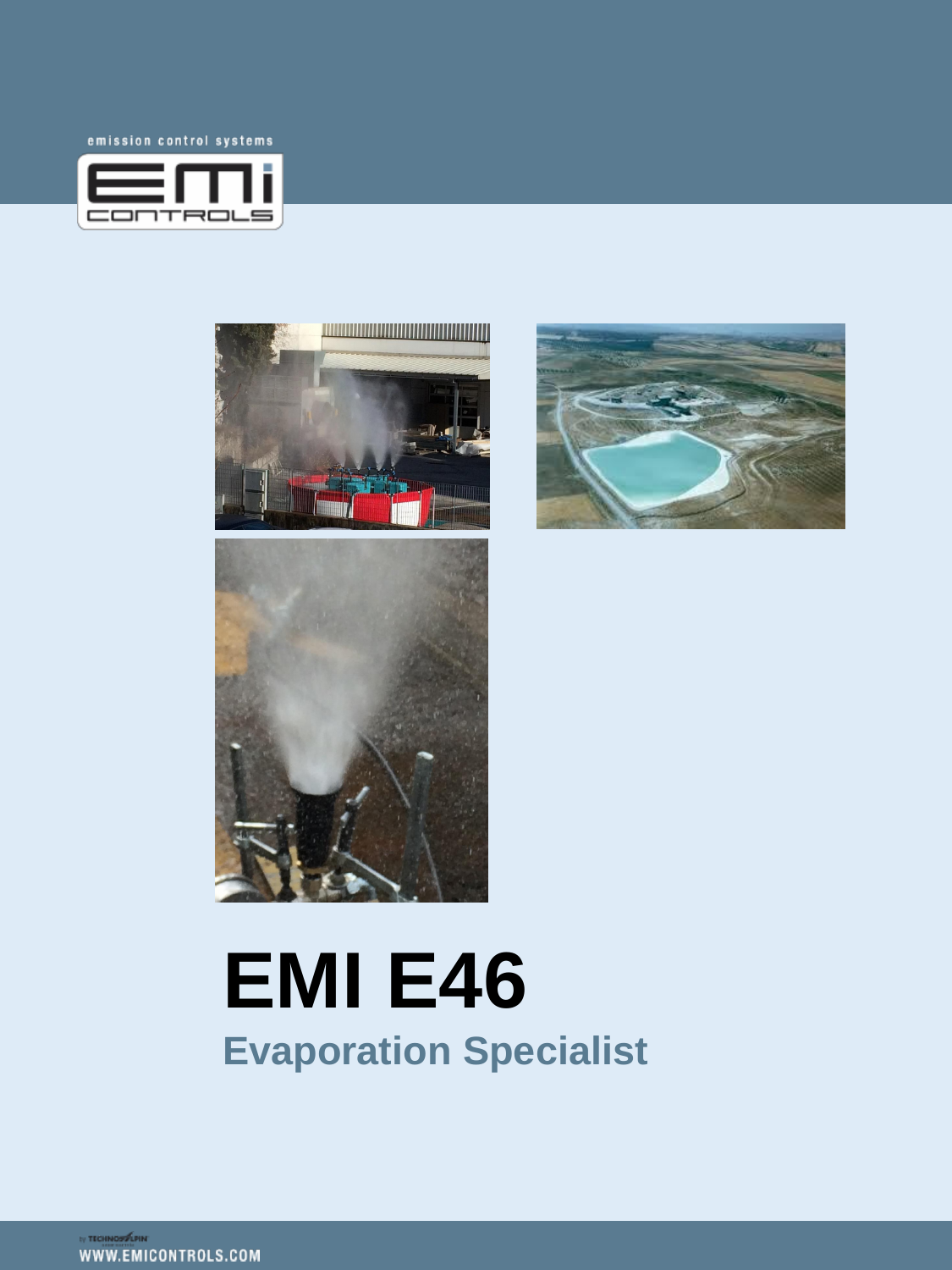#### emission control systems



# **Evaporation**

Evaporation is an essential part of the water cycle. The sun (solar energy) causes evaporation from the oceans, lakes, moisture in the soil, and other sources of water. The evaporation of water occurs when the liquid surface is exposed, allowing the molecules in excess of escape and to form water vapor.

# **Factors that influence the rate of evaporation**

- Concentration of the substance to be evaporated in the air.

If the air already has a high concentration of water to be evaporated, then the water evaporates more slowly.

- Concentration of other substances in the air.

If the air is already saturated with other substances, it may have a lower capacity for the evaporation of further substances.

- Air flow.

If "fresh" air (coming air that is not saturated with water and other substances) moves continuously on the water, then the water concentration in the air does not grow with the passage of time, so 'favoring more rapid evaporation.

- Intermolecular forces.

The stronger the intermolecular forces that hold the molecules in the liquid state, it must provide more energy to make her escape.

- Pressure.

Evaporation takes place more quickly if there is less pressure on the surface allowing the molecules to escape more fast.

- Area of the surface.

A substance that has a greater available surface evaporates faster, since there are more surface molecules per unit volume that are potentially able to escape.

- Temperature of the substance

The higher the temperature of the substance is greater the kinetic energy of the molecules on its surface, and therefore the greater the speed of their evaporation.

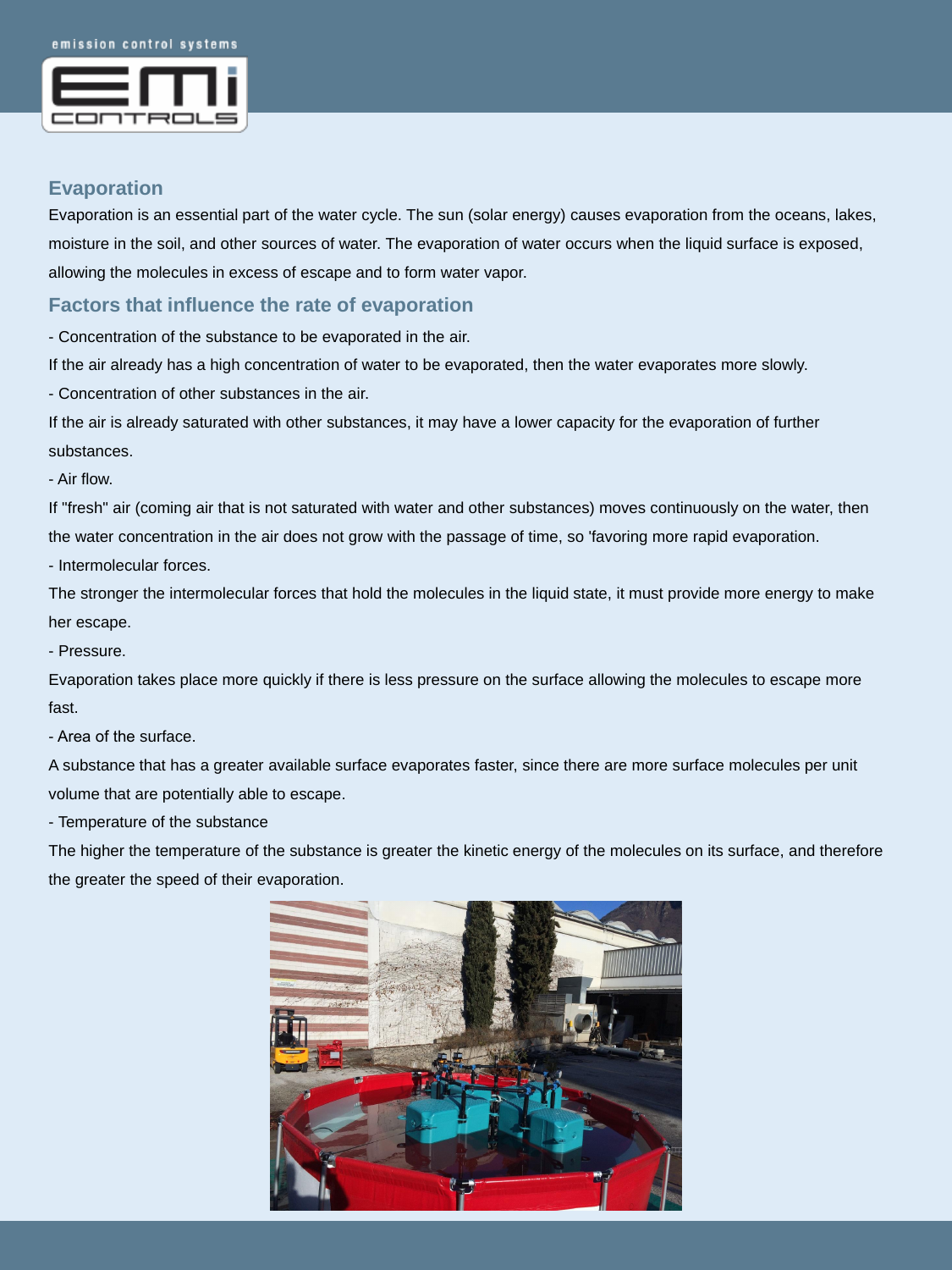# **Solutions for Industrial Evaporation**

Evaporation ponds are artificial lakes with large surfaces that are designed to evaporate the water efficiently from sunlight and exposure to ambient temperatures.

## **Pourposes**

The docks to evaporation have several uses. Evaporation ponds produce salt from seawater. They are also used for the disposal of brine from desalination plants. Mines are used to separate minerals from the water basins. Evaporation ponds in the contaminated sites to remove water from hazardous waste, it reduces weight and volume so allowing the toxic sludge to be more easily transported, processed and stored. Evaporation ponds are used to prevent pesticides, fertilizers and salts from agricultural wastewater to contaminate the streams in which should be flowing.



## **EMI E46**

With 25 years of experience in the production of water mist systems, EMI has developed an evaporative floating machine structurally simple, suitable for use in any environment thanks to the materials with which is manufactured, and the very low energy consumption.

The E46 is proposed as an effective solution to increase by at least 10-12 times the evaporation that would normally on

the same free surface.

The nebulization of water takes place by pumping the water through special nozzles designed also exploiting the Venturi effect to also suck air in such a way to have the formation of drops with high capacity of evaporation.

The nozzles are also designed to minimize the effect of drift of the sprayed water to remedy its dispersion in case of wind, in this manner everything that is not evaporated falls in the vicinity of the machine avoiding to contaminate areas that are outside of the basin.